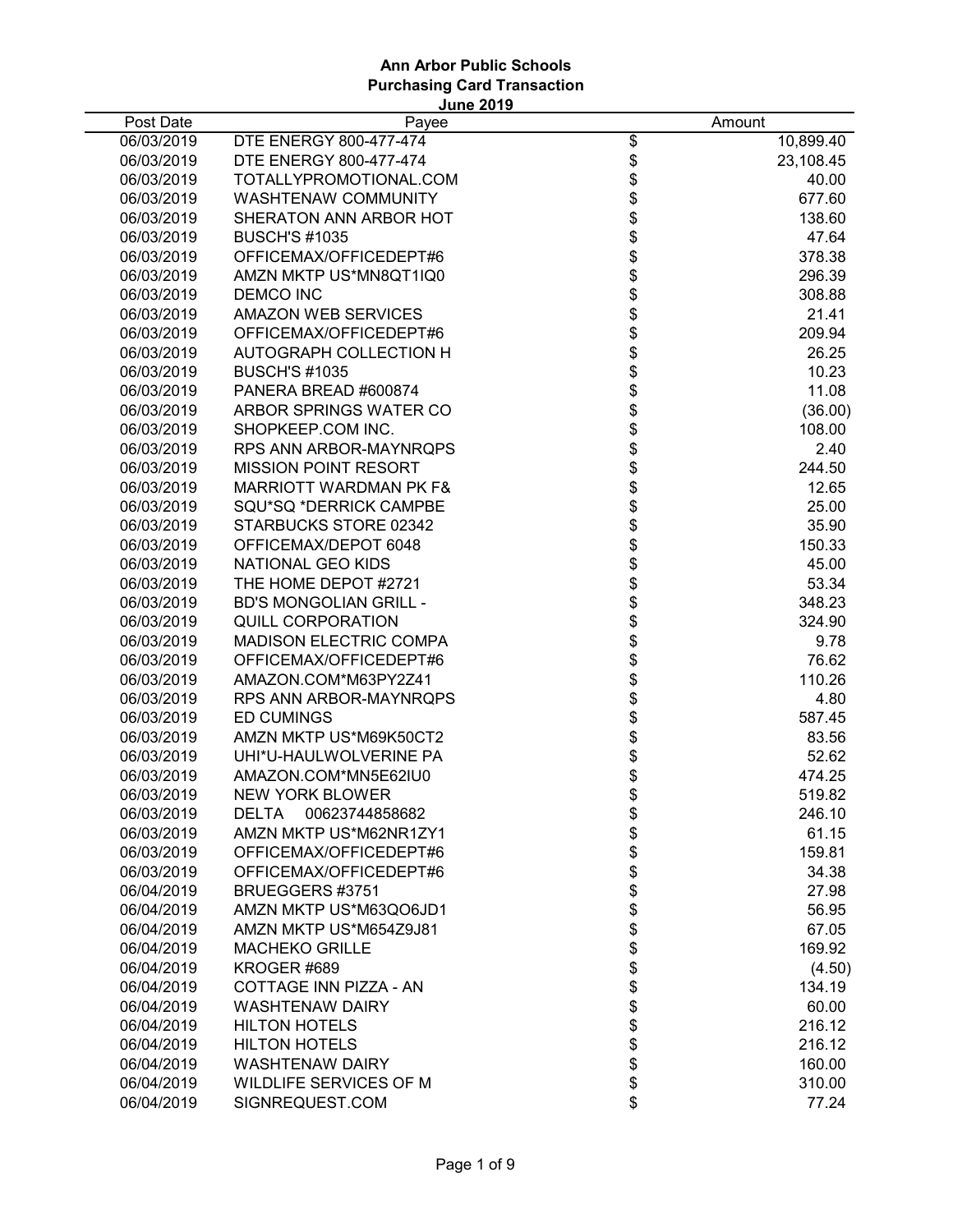| 06/04/2019 | INT*IN *EXPRESSIGN DES        |                                                                      | 30.00    |
|------------|-------------------------------|----------------------------------------------------------------------|----------|
| 06/04/2019 | USPS PO 2502800106            |                                                                      | 66.00    |
| 06/04/2019 | MEIJER INC #64<br>Q01         |                                                                      | 90.71    |
| 06/04/2019 | TOTALLYPROMOTIONAL.COM        |                                                                      | (9.12)   |
| 06/05/2019 | DTE ENERGY 800-477-474        |                                                                      | 2,197.92 |
| 06/05/2019 | ARBOR SPRINGS WATER CO        |                                                                      | 51.00    |
| 06/05/2019 | AMERICAN RED CROSS            |                                                                      | 396.00   |
| 06/05/2019 | AMZN MKTP US*M61U05AE1        |                                                                      | 87.90    |
| 06/05/2019 | SQUARE *SQ *RICEWOOD          |                                                                      | 300.30   |
| 06/05/2019 | AMERICAN RED CROSS            |                                                                      | 559.00   |
| 06/05/2019 | <b>MO P S CHICKEN AND FIS</b> |                                                                      | 45.00    |
| 06/05/2019 | <b>MARRIOTT ANN ARBOR</b>     |                                                                      | 553.62   |
| 06/05/2019 | <b>MARRIOTT ANN ARBOR</b>     |                                                                      | 987.30   |
| 06/05/2019 | WILDLIFE SERVICES OF M        |                                                                      | 250.00   |
| 06/05/2019 | WILDLIFE SERVICES OF M        |                                                                      | 290.00   |
| 06/05/2019 | FEDEX 480427868               |                                                                      | 9.76     |
| 06/05/2019 | <b>GG *ANN ARBOR CENTER F</b> |                                                                      | 80.00    |
| 06/05/2019 | AMWAY GRAND PLAZA HOTE        |                                                                      | 58.00    |
| 06/05/2019 | <b>COLLEGE BOARD</b>          |                                                                      | 775.00   |
| 06/05/2019 | <b>COLLEGE BOARD</b>          |                                                                      | 775.00   |
| 06/05/2019 | JERSEY MIKES 31014            |                                                                      | 99.00    |
| 06/05/2019 | AMZN MKTP US*M69VK9LP2        |                                                                      | 88.99    |
| 06/05/2019 | OFFICEMAX/OFFICEDEPT#6        |                                                                      | 164.95   |
| 06/05/2019 | THE FORTRESS                  |                                                                      | 324.00   |
| 06/05/2019 | <b>STAR S CAFE</b>            |                                                                      | 195.00   |
| 06/05/2019 | <b>MADISON ELECTRIC COMPA</b> | \$\$\$\$\$\$\$\$\$\$\$\$\$\$\$\$\$\$\$\$\$\$\$\$\$\$\$\$\$\$\$\$\$\$ | 15.97    |
| 06/05/2019 | MADISON ELECTRIC COMPA        |                                                                      | 318.75   |
| 06/05/2019 | <b>MADISON ELECTRIC COMPA</b> |                                                                      | 33.48    |
| 06/05/2019 | <b>RESTROOM STRATEGIC RES</b> |                                                                      | 467.25   |
| 06/05/2019 | <b>MADISON ELECTRIC COMPA</b> |                                                                      | 352.87   |
| 06/05/2019 | LITTLE CAESARS 0007 00        | \$                                                                   | 65.25    |
| 06/05/2019 | LITTLE CAESARS 3159-00        | \$                                                                   | 40.00    |
| 06/05/2019 | ALGRA CORPORATION POST        | <b>\$\$\$</b>                                                        | 52.90    |
| 06/05/2019 | AMZN MKTP US*M63U67CG0        |                                                                      | 34.95    |
| 06/05/2019 | <b>ADAFRUIT INDUSTRIES</b>    |                                                                      | 922.95   |
| 06/05/2019 | <b>ADAFRUIT INDUSTRIES</b>    |                                                                      | 306.95   |
| 06/05/2019 | SIGNWAREHOUSE.COM             | \$                                                                   | 99.44    |
| 06/05/2019 | AMZN MKTP US*M61EM2C10        |                                                                      | 31.93    |
| 06/05/2019 | KROGER #688                   |                                                                      | 36.45    |
| 06/06/2019 | <b>MSBO</b>                   |                                                                      | (165.00) |
| 06/06/2019 | TOTALLYPROMOTIONAL.COM        | \$\$\$\$\$                                                           | 786.66   |
| 06/06/2019 | OFFICEMAX/DEPOT 6048          |                                                                      | 13.92    |
| 06/06/2019 | SQU*SQ *JAMAICAN JERK         | \$\$                                                                 | 280.00   |
| 06/06/2019 | <b>MARRIOTT ANN ARBOR</b>     |                                                                      | 143.19   |
| 06/06/2019 | <b>HOLMESCUSTOMPRODUCT</b>    |                                                                      | 48.23    |
| 06/06/2019 | CDW GOVT #SNT3464             |                                                                      | 161.49   |
| 06/06/2019 | CITY OF ANN ARBOR PARK        |                                                                      | 55.00    |
| 06/06/2019 | <b>DOLLAR TREE</b>            | \$\$\$\$\$\$\$                                                       | 183.00   |
| 06/06/2019 | MEIJER INC #64<br>Q01         |                                                                      | 6.85     |
| 06/06/2019 | GFS STORE #1973               |                                                                      | 169.21   |
| 06/06/2019 | <b>MASSP</b>                  |                                                                      | 325.00   |
| 06/06/2019 | AMZN MKTP US*M69DN9O70        | \$                                                                   | 81.98    |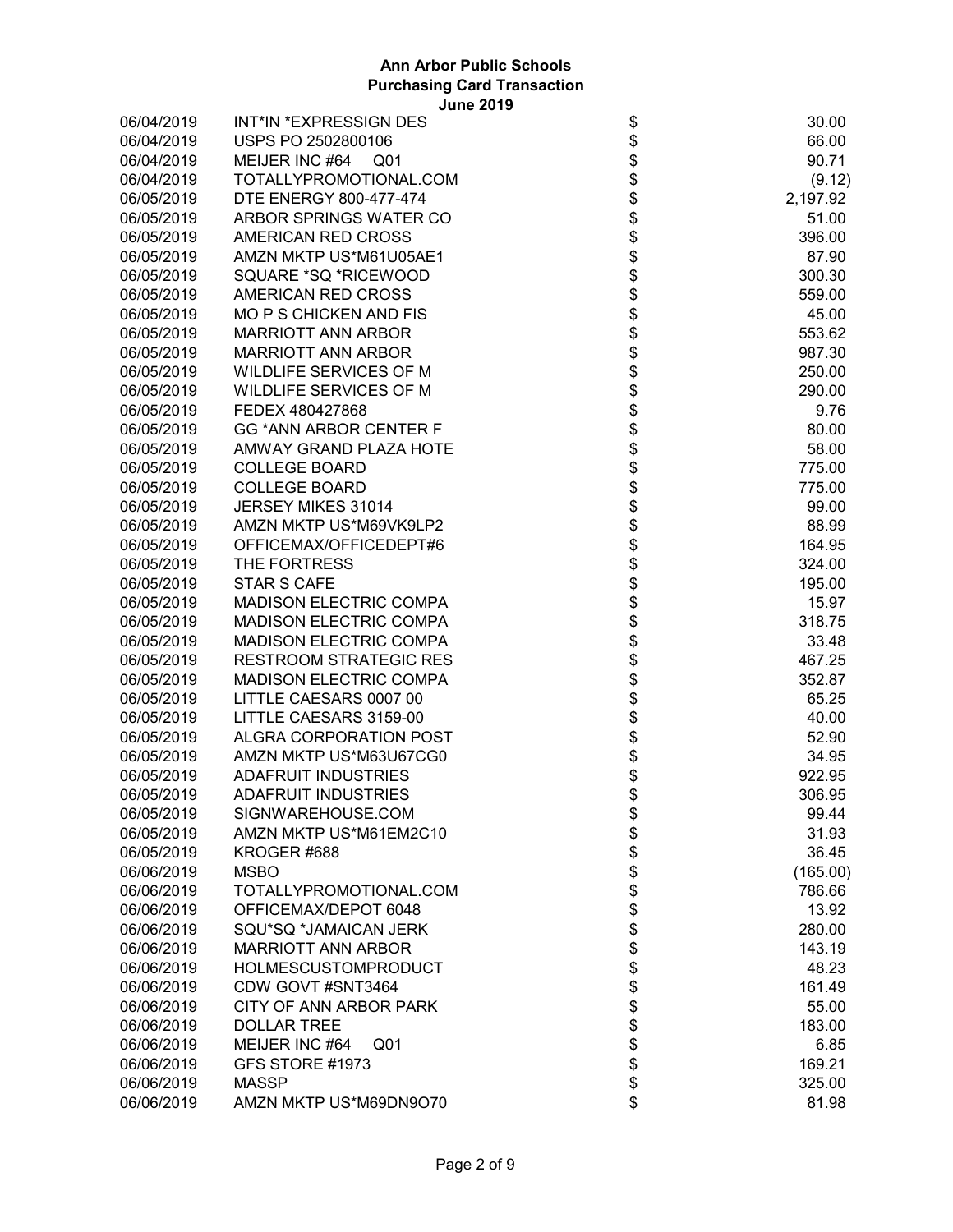| 06/06/2019 | AMZN MKTP US*M61JA4NH2                                   | \$                       | 67.99    |
|------------|----------------------------------------------------------|--------------------------|----------|
| 06/06/2019 | <b>DICK'S SPORTING&amp;CLOTHI</b>                        | \$                       | 699.90   |
| 06/06/2019 | <b>DICK'S SPORTING&amp;CLOTHI</b>                        | \$                       | (741.90) |
| 06/06/2019 | <b>AMZN MKTP US</b>                                      | \$                       | (48.99)  |
| 06/06/2019 | ARBOR SPRINGS WATER CO                                   | \$<br>\$                 | 25.00    |
| 06/06/2019 | KROGER #688                                              |                          | 26.05    |
| 06/06/2019 | OLIVE GARDEN 0021110                                     | \$                       | 76.35    |
| 06/06/2019 | <b>MARRIOTT ANN ARBOR</b>                                |                          | 270.00   |
| 06/06/2019 | <b>CROWN AWARDS INC</b>                                  | \$\$\$                   | 71.78    |
| 06/06/2019 | OFFICEMAX/OFFICEDEPT#6                                   |                          | 439.99   |
| 06/06/2019 | STADIUM TROPHY INC                                       |                          | 184.18   |
| 06/06/2019 | <b>SCHOOL HEALTH CORP</b>                                | \$\$                     | 37.62    |
| 06/06/2019 | AMZN MKTP US*M65GG43Z2                                   |                          | 39.83    |
| 06/06/2019 | LESLIE SCIENCE AND NAT                                   |                          | 215.00   |
| 06/07/2019 | DTE ENERGY 800-477-474                                   | \$                       | 843.28   |
| 06/07/2019 | <b>EMU SC EVENT PLANNING</b>                             | \$                       | 766.27   |
| 06/07/2019 | PROMO DIRECT                                             |                          | 376.21   |
| 06/07/2019 | <b>EMU SC EVENT PLANNING</b>                             |                          | 190.62   |
| 06/07/2019 | RPS ANN ARBOR-METERQ02                                   |                          | 5.40     |
| 06/07/2019 | <b>MARRIOTT ANN ARBOR</b>                                |                          | 212.40   |
| 06/07/2019 | PANERA BREAD #600874                                     |                          | 59.71    |
| 06/07/2019 | AMZN MKTP US*M691584J0                                   |                          | 66.99    |
| 06/07/2019 | OFFICEMAX/DEPOT 6048                                     |                          | 13.98    |
| 06/07/2019 | <b>CLEAR RATE COMMUNICATI</b>                            |                          | 5,003.44 |
| 06/07/2019 | AMZN MKTP US*M675B21H1                                   |                          | 358.78   |
| 06/07/2019 | <b>GREAT HARVEST BREAD</b>                               |                          | 3.50     |
| 06/07/2019 | PANERA BREAD #600874                                     | <b>888888888888</b>      | 81.23    |
| 06/07/2019 | CPK OLO #168                                             |                          | (1.89)   |
| 06/07/2019 | <b>CPK OLO #168</b>                                      |                          | (1.91)   |
| 06/07/2019 | BED BATH & BEYOND #234                                   | \$\$                     | 39.14    |
| 06/07/2019 | <b>JH CORPORATION</b>                                    |                          | (156.05) |
| 06/07/2019 | MEIJER INC #027 Q01                                      | \$                       | 446.42   |
| 06/07/2019 | AMZN MKTP US*M608M9081                                   | \$                       | 357.95   |
| 06/07/2019 | PAYPAL *UWCIBWORKSH                                      | \$                       | 1,369.00 |
| 06/07/2019 | PAYPAL *UWCIBWORKSH                                      | \$                       | 1,369.00 |
| 06/07/2019 | INT*IN *LODI FARMS LTD                                   | \$                       | 129.75   |
| 06/07/2019 |                                                          |                          | 202.50   |
| 06/07/2019 | STADIUM TROPHY INC<br>MEIJER INC #173<br>Q <sub>01</sub> | \$                       | 38.59    |
| 06/07/2019 | PARTY CITY 4111                                          |                          | 54.96    |
|            | AMZN MKTP US*M60VO4XI1                                   | \$\$\$\$\$\$\$\$\$\$\$\$ |          |
| 06/10/2019 |                                                          |                          | 56.94    |
| 06/10/2019 | AMZN MKTP US*M62PS43M0                                   |                          | 63.96    |
| 06/10/2019 | GFS STORE #1973                                          |                          | 263.40   |
| 06/10/2019 | RPS ANN ARBOR-4TH & Q02                                  |                          | 2.40     |
| 06/10/2019 | <b>THOMSON WEST*TCD</b>                                  |                          | 294.64   |
| 06/10/2019 | AMZN MKTP US*M695B8142                                   |                          | 14.28    |
| 06/10/2019 | OFFICEMAX/OFFICEDEPT#6                                   |                          | 69.66    |
| 06/10/2019 | OFFICEMAX/OFFICEDEPT#6                                   |                          | 19.98    |
| 06/10/2019 | <b>BUSCH'S #1035</b>                                     |                          | 28.71    |
| 06/10/2019 | <b>RED ROOF INN PLUS</b>                                 | \$\$                     | 415.73   |
| 06/10/2019 | QBS INC                                                  |                          | 2,650.00 |
| 06/10/2019 | AMZN MKTP US*M62042XN1                                   |                          | 79.60    |
| 06/10/2019 | AMZN MKTP US*M66ZY8EY2                                   | \$                       | 21.58    |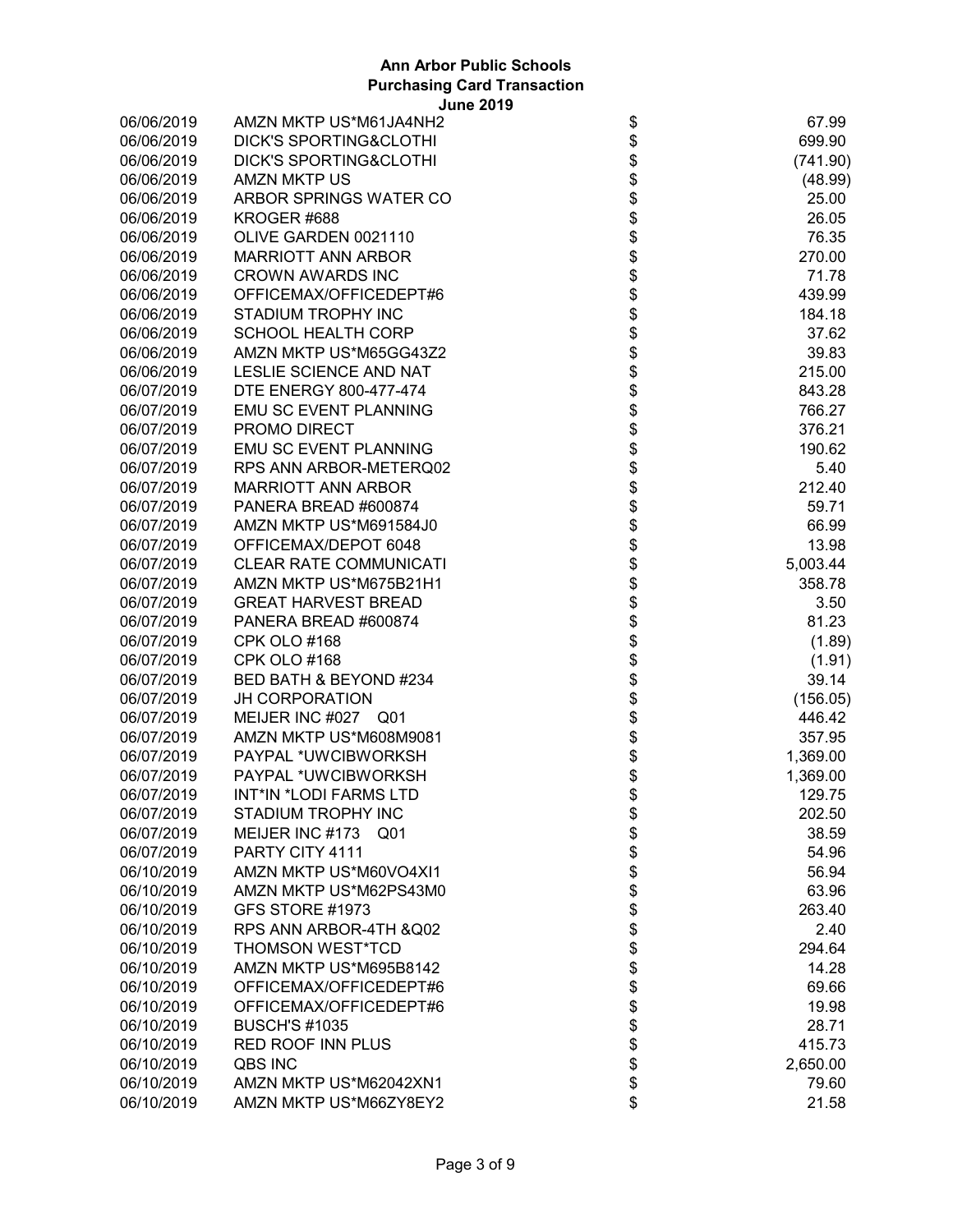| 06/10/2019 | <b>HUNGRY HOWIES 577</b>       |                                    | 36.86    |
|------------|--------------------------------|------------------------------------|----------|
| 06/10/2019 | HOMEDEPOT.COM                  |                                    | 49.96    |
| 06/10/2019 | JIMMY JOHNS # 90012 M          |                                    | 150.98   |
| 06/10/2019 | MEIJER INC #64<br>Q01          |                                    | 7.45     |
| 06/10/2019 | <b>HOLIDAY INN EXPRESS</b>     |                                    | 330.62   |
| 06/10/2019 | MAILCHIMP *MONTHLY             |                                    | 20.00    |
| 06/10/2019 | OFFICEMAX/OFFICEDEPT#6         |                                    | 115.99   |
| 06/10/2019 | INT*BACCALAUREATE ORG          |                                    | 1,095.00 |
| 06/10/2019 | INT*BACCALAUREATE ORG          |                                    | 744.00   |
| 06/10/2019 | <b>KENSINGTON COURT</b>        |                                    | 387.63   |
| 06/10/2019 | AMAZON.COM*M608Z9PE1           |                                    | 66.99    |
| 06/10/2019 | RPS ANN ARBOR-PASSPQ02         |                                    | 0.90     |
| 06/10/2019 | PANERA BREAD #601366           |                                    | 578.43   |
| 06/10/2019 | AMZN MKTP US*M66JP7NJ0         |                                    | 31.98    |
| 06/10/2019 | SPEEDWAY 08707 ANN             |                                    | 82.85    |
| 06/10/2019 | PRIME VIDEO*M61YM9PD1          |                                    | 9.99     |
| 06/10/2019 | PRIME VIDEO*M615P3TG2          |                                    | 13.99    |
| 06/10/2019 | PRIME VIDEO*M62ZH3GP1          |                                    | 9.99     |
| 06/10/2019 | PRIME VIDEO*M65YC0PQ1          |                                    | 14.99    |
| 06/10/2019 | PRIME VIDEO*M69A85L00          |                                    | 19.99    |
| 06/10/2019 | LITTLE CAESARS 0007 00         |                                    | 33.57    |
| 06/10/2019 | PRIME VIDEO*M60YM1P21          |                                    | 14.99    |
| 06/10/2019 | USPS PO 2502800106             |                                    | 73.65    |
| 06/10/2019 | STADIUM TROPHY INC             |                                    | 160.00   |
| 06/10/2019 | FEDEX OFFIC84200008425         |                                    | 77.05    |
| 06/10/2019 | MEIJER INC #64<br>Q01          |                                    | 64.99    |
| 06/11/2019 | ANN ARBOR TRANSPORTATI         |                                    | 150.00   |
| 06/11/2019 | SAMSCLUB #6667                 |                                    | 212.48   |
| 06/11/2019 | PANERA BREAD #600874           |                                    | 41.04    |
| 06/11/2019 | NATIONAL EMPLOYMENT LA         |                                    | 676.00   |
| 06/11/2019 | <b>DEARBORN ITALIAN BAKER</b>  |                                    | 103.98   |
| 06/11/2019 | CAROLINA BIOLOGIC SUPP         |                                    | 82.71    |
| 06/11/2019 | <b>HUNGRY HOWIES 577</b>       |                                    | 59.20    |
| 06/11/2019 | <b>ATT*BILL PAYMENT</b>        |                                    | 204.19   |
| 06/11/2019 | 00623751021390<br><b>DELTA</b> | \$\$\$                             | 492.00   |
| 06/11/2019 | RPS ANN ARBOR-PASSPQ02         |                                    | 3.60     |
| 06/11/2019 | <b>MUSIC TOGETHER LLC</b>      | \$                                 | 1,645.00 |
| 06/11/2019 | AMZN MKTP US*M65NP1TV0         |                                    | 88.98    |
| 06/11/2019 | <b>TARGET</b><br>00006346      |                                    | 69.98    |
| 06/11/2019 | AMZN MKTP US*M63WM6PQ2         |                                    | 224.24   |
| 06/11/2019 | NAPA AUTO PARTS OF ANN         |                                    | 2.08     |
| 06/11/2019 | <b>STADIUM HARDWARE</b>        |                                    | 32.95    |
| 06/12/2019 | AMZN MKTP US*M683V0G32         |                                    | 155.96   |
| 06/12/2019 | SAMSCLUB #6667                 |                                    | 150.60   |
| 06/12/2019 | <b>OPERATION SMILE</b>         |                                    | 60.00    |
| 06/12/2019 | <b>MARRIOTT ANN ARBOR</b>      |                                    | 2,681.96 |
| 06/12/2019 | <b>MARRIOTT ANN ARBOR</b>      |                                    | 1,542.60 |
| 06/12/2019 | <b>MARRIOTT ANN ARBOR</b>      |                                    | 577.50   |
| 06/12/2019 | <b>BUREAUEDUCA</b>             |                                    | 139.00   |
| 06/12/2019 | <b>BUREAUEDUCA</b>             |                                    | 139.00   |
| 06/12/2019 | <b>BUREAUEDUCA</b>             |                                    | 139.00   |
| 06/12/2019 | VZWRLSS*IVR VB                 | \$\$\$\$\$\$\$\$\$\$\$\$\$\$\$\$\$ | 648.18   |
|            |                                |                                    |          |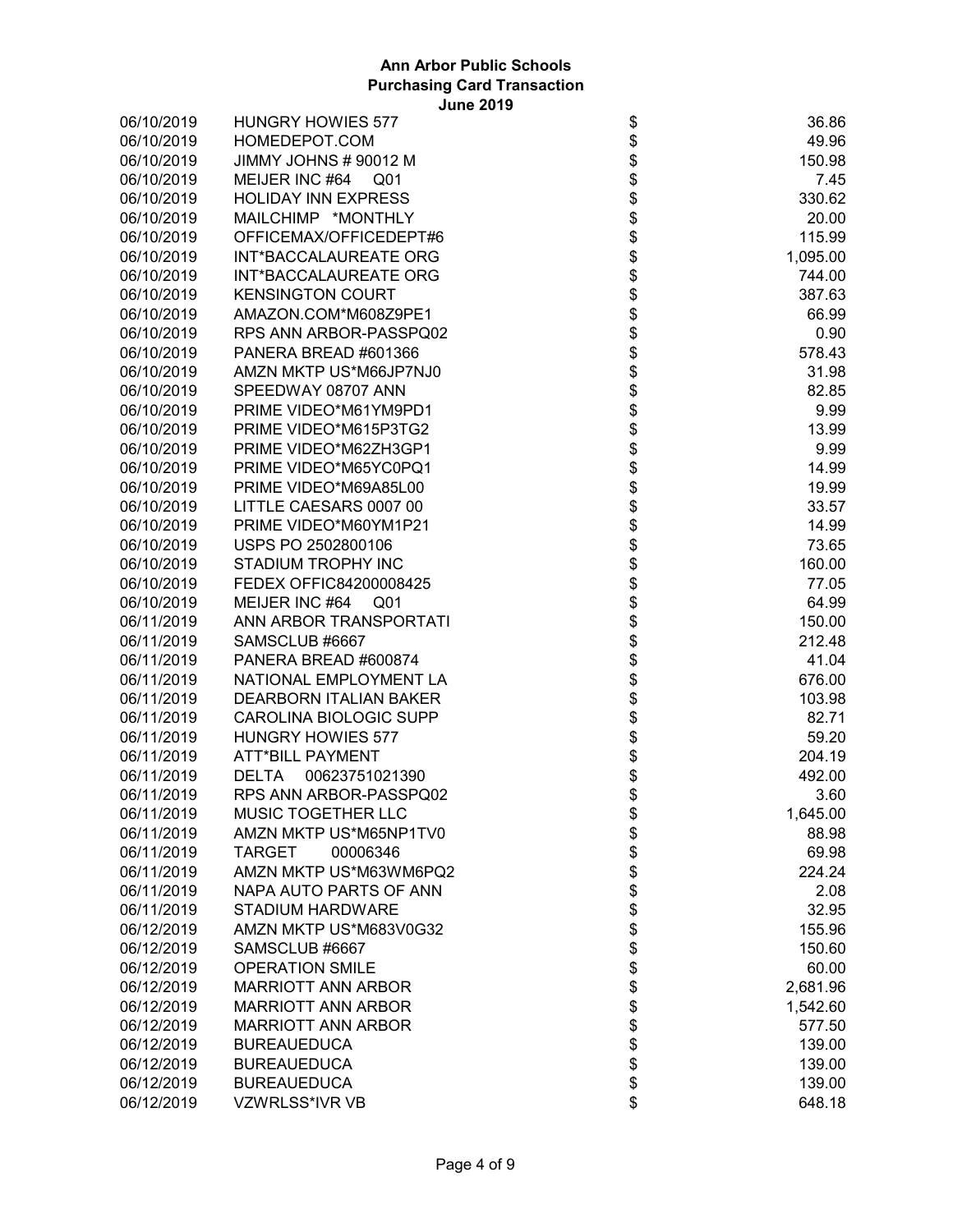| 06/12/2019 | <b>GREAT HARVEST BREAD</b>     | \$                  | 37.50     |
|------------|--------------------------------|---------------------|-----------|
| 06/12/2019 | AAA CLUB/INSUR 0470590         |                     | 136.80    |
| 06/12/2019 | AMZN MKTP US*M65BJ70I0         | \$                  | 189.99    |
| 06/12/2019 | AMERICAN 00123594938703        |                     | 447.51    |
| 06/12/2019 | <b>MADISON ELECTRIC COMPA</b>  | \$\$\$              | 1,038.10  |
| 06/12/2019 | <b>MADISON ELECTRIC COMPA</b>  |                     | 869.35    |
| 06/12/2019 | AMZN MKTP US*M65FJ3A60         |                     | 33.89     |
| 06/12/2019 | MEIJER $#027$                  |                     | 117.95    |
| 06/12/2019 | <b>GRAINGER</b>                |                     | 8.55      |
| 06/13/2019 | <b>MEIJER #027</b>             | \$\$\$              | 373.58    |
| 06/13/2019 | <b>CIRCLE K 06301</b>          |                     | 63.59     |
| 06/13/2019 | <b>HOLMESCUSTOMPRODUCT</b>     |                     | 38.94     |
| 06/13/2019 | <b>GG *ANN ARBOR CENTER F</b>  | \$\$\$              | (80.00)   |
| 06/13/2019 | <b>DOLLAR BILL COPYING</b>     |                     | 89.28     |
| 06/13/2019 | AMZN MKTP US*M62Q41VI2         |                     | 13.98     |
| 06/13/2019 | MEIJER INC #173 Q01            | \$                  | 58.88     |
| 06/13/2019 | AMAZON.COM*M62HB9XI2           |                     | 30.19     |
| 06/13/2019 | <b>WENGER CORPORATION</b>      |                     | 1,930.00  |
| 06/13/2019 | ZIPPY AUTO WASH                |                     | 8.00      |
| 06/13/2019 | QDOBA 2433                     |                     | 530.00    |
| 06/13/2019 | BANDHDEPOT.COM                 |                     | 1,448.72  |
| 06/13/2019 | <b>MADISON ELECTRIC COMPA</b>  |                     | 108.14    |
| 06/13/2019 | STADIUM TROPHY INC             |                     | 46.84     |
| 06/13/2019 | LITTLE CAESARS 0007 00         |                     | 52.60     |
| 06/13/2019 | <b>CONVERSEUS</b>              |                     | 55.00     |
| 06/13/2019 | WALMART.COM                    |                     | 74.54     |
| 06/13/2019 | MELISSA AND DOUG B2C           | <b>888888888888</b> | 206.48    |
| 06/13/2019 | KROGER #605                    |                     | 28.99     |
| 06/13/2019 | SHERATON ANN ARBOR HOT         |                     | (66.91)   |
| 06/13/2019 | AMZN MKTP US*M62VD2HI1         | \$\$                | 195.00    |
| 06/13/2019 | AMZN MKTP US*M64K34B91         |                     | 167.88    |
| 06/13/2019 | AMZN MKTP US*M66MH5VD2         | \$                  | 104.56    |
| 06/13/2019 | AMZN MKTP US*M66MH5VD2         | \$                  | 3.00      |
| 06/13/2019 | <b>HUNGRY HOWIES 577</b>       |                     | 140.91    |
| 06/13/2019 | ARC - MI MADISON HGTS          | \$<br>\$            | 202.50    |
| 06/13/2019 | COTTAGE INN PIZZA - AN         | \$                  | 72.93     |
| 06/14/2019 | CITY OF ANN ARBOR              | \$                  | 6,974.95  |
| 06/14/2019 | DTE ENERGY 800-477-474         |                     | 484.68    |
| 06/14/2019 | DTE ENERGY 800-477-474         | \$\$\$\$\$\$\$\$    | 3,132.99  |
| 06/14/2019 | DTE ENERGY 800-477-474         |                     | 2,624.65  |
| 06/14/2019 | <b>CITY OF ANN ARBOR</b>       |                     | 1,078.00  |
| 06/14/2019 | TRANE SUPPLY-113416            |                     | 3,193.66  |
| 06/14/2019 | AMAZON.COM*M63U95P10           |                     | 18.40     |
| 06/14/2019 | AMAZON.COM*M63KW4QW1           |                     | 18.40     |
| 06/14/2019 | VZWRLSS*IVR VB                 |                     | 10,491.95 |
| 06/14/2019 | <b>SMARTSIGN</b>               | \$\$                | 2,306.48  |
| 06/14/2019 | OFFICEMAX/OFFICEDEPT#6         |                     | 18.44     |
| 06/14/2019 | AMERICAN SCHOOL HEALTH         | \$                  | 375.00    |
| 06/14/2019 | OFFICE DEPOT #1170             | \$                  | 5.17      |
| 06/14/2019 | <b>DELTA</b><br>00623758199050 |                     | 371.60    |
| 06/14/2019 | 00623752357292<br><b>DELTA</b> | \$<br>\$            | 516.60    |
| 06/14/2019 | THE FORTRESS                   | \$                  | 324.00    |
|            |                                |                     |           |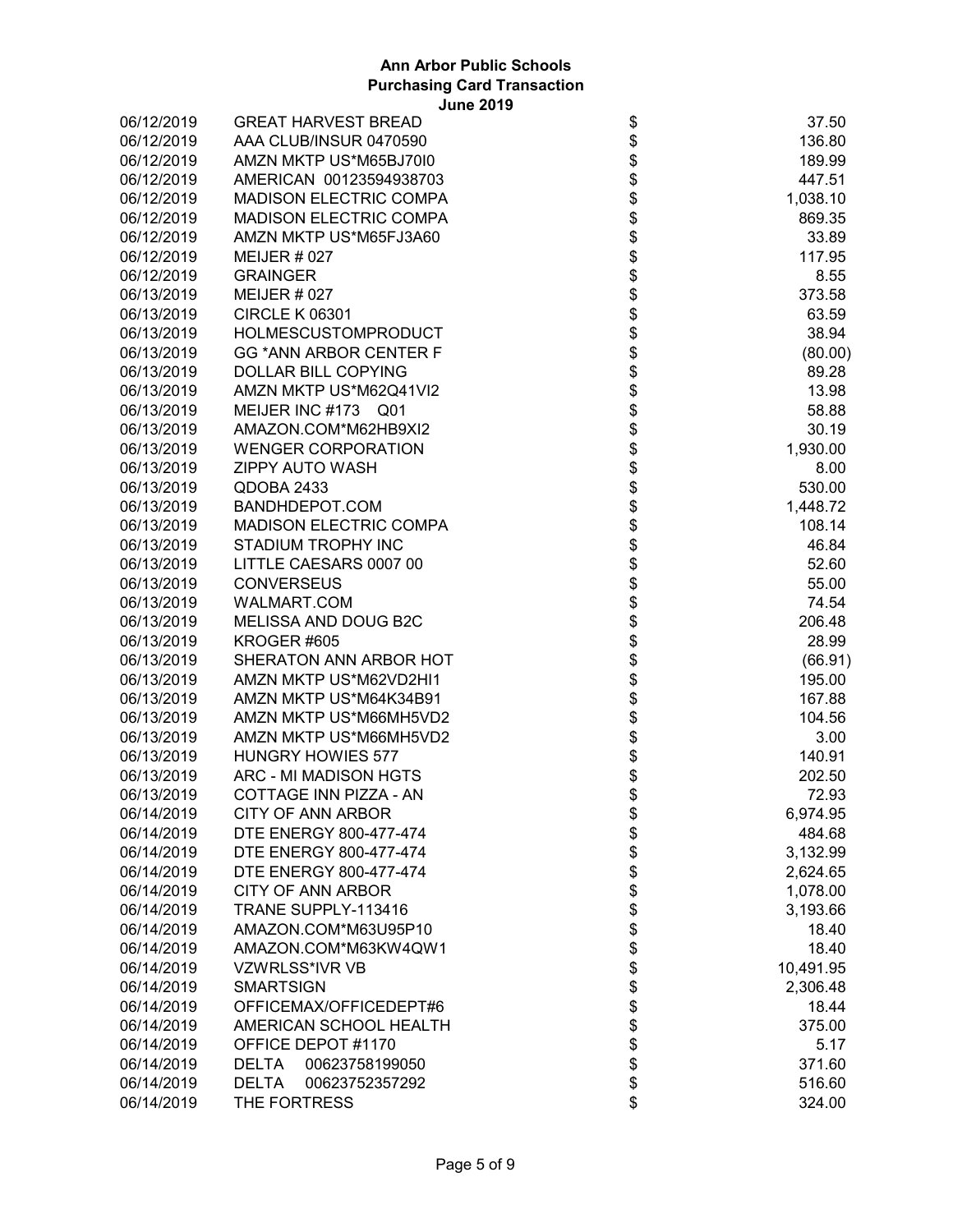| 06/14/2019               | <b>MADISON ELECTRIC COMPA</b>     | \$                               | 88.89    |
|--------------------------|-----------------------------------|----------------------------------|----------|
| 06/14/2019               | <b>MADISON ELECTRIC COMPA</b>     | \$\$                             | 87.02    |
| 06/14/2019               | DOMINO'S 1100                     |                                  | 40.00    |
| 06/14/2019               | UNDERGROUND PRINTING              |                                  | 714.58   |
| 06/14/2019               | <b>GRAINGER</b>                   | \$                               | 90.54    |
| 06/14/2019               | <b>SEEEDSTUDIO</b>                | \$\$\$                           | 516.66   |
| 06/14/2019               | OFFICEMAX/OFFICEDEPT#6            |                                  | 24.95    |
| 06/17/2019               | DTE ENERGY 800-477-474            |                                  | 1,331.56 |
| 06/17/2019               | DTE ENERGY 800-477-474            |                                  | 2,004.67 |
| 06/17/2019               | DTE ENERGY 800-477-474            | \$\$                             | 2,102.17 |
| 06/17/2019               | DTE ENERGY 800-477-474            |                                  | 959.20   |
| 06/17/2019               | DTE ENERGY 800-477-474            |                                  | 37.14    |
| 06/17/2019               | DTE ENERGY 800-477-474            | \$                               | 6,945.73 |
| 06/17/2019               | DTE ENERGY 800-477-474            | \$                               | 70.58    |
| 06/17/2019               | DTE ENERGY 800-477-474            |                                  | 8,208.50 |
| 06/17/2019               | DTE ENERGY 800-477-474            |                                  | 1,880.10 |
| 06/17/2019               | PIKTOCHARTCO*460Q52I79            |                                  | 29.00    |
| 06/17/2019               | CANVA* PRO MONTHLY                |                                  | 38.85    |
| 06/17/2019               | <b>MARRIOTT ANN ARBOR</b>         |                                  | 286.38   |
| 06/17/2019               | <b>MARRIOTT ANN ARBOR</b>         |                                  | (107.84) |
| 06/17/2019               | USPS PO 2502800106                |                                  | 7.95     |
| 06/17/2019               | AMAZON.COM*M65JU0VZ0              |                                  | 75.30    |
| 06/17/2019               | OFFICEMAX/OFFICEDEPT#6            |                                  | 65.15    |
| 06/17/2019               | OFFICEMAX/OFFICEDEPT#6            |                                  | 21.89    |
| 06/17/2019               | USPS PO 2502820113                | <b>8888888888</b>                | 64.20    |
| 06/17/2019               | <b>RED ROOF INN PLUS</b>          |                                  | 16.80    |
| 06/17/2019               | UNITED 01624579864272             |                                  | 504.00   |
| 06/17/2019               | BUFFALO WILD WINGS 322            | \$\$\$                           | 65.06    |
| 06/17/2019               | OFFICEMAX/OFFICEDEPT#6            |                                  | 110.15   |
| 06/17/2019               | OFFICEMAX/OFFICEDEPT#6            | \$                               | 12.18    |
| 06/17/2019               | <b>HILTON GARDEN INN PERI</b>     | \$                               | 815.76   |
|                          | <b>HILTON GARDEN INN PERI</b>     | \$                               | 815.76   |
| 06/17/2019<br>06/17/2019 | <b>KOLOSSOS PRINTING</b>          |                                  | 72.21    |
|                          |                                   | \$<br>\$                         |          |
| 06/17/2019               | OFFICEMAX/DEPOT 6048              |                                  | 238.20   |
| 06/17/2019               | CVS/PHARMACY #08216               | \$<br>\$                         | 37.64    |
| 06/17/2019               | CVS/PHARMACY #08216               |                                  | (38.40)  |
| 06/17/2019               | OFFICEMAX/OFFICEDEPT#6            | \$                               | 125.13   |
| 06/17/2019               | OFFICEMAX/OFFICEDEPT#6            |                                  | 97.34    |
| 06/17/2019               | <b>BOILERS CONTROLS &amp; EQU</b> |                                  | 168.96   |
| 06/17/2019               | AMZN MKTP US*M63D90G50            |                                  | 697.38   |
| 06/17/2019               | PITSCO INC                        |                                  | 2,400.00 |
| 06/17/2019               | AMZN MKTP US*M61TG7BA2            |                                  | 600.65   |
| 06/17/2019               | WOODWORKERS SOURCE                |                                  | 279.18   |
| 06/17/2019               | OFFICEMAX/OFFICEDEPT#6            |                                  | 69.11    |
| 06/17/2019               | JIMMY JOHNS # 90016 M             |                                  | 71.74    |
| 06/18/2019               | AMZN MKTP US*M69LL5510            |                                  | 159.30   |
| 06/18/2019               | THE LOOKING GLASS INN             |                                  | 318.82   |
| 06/18/2019               | AMZN MKTP US*M66KM55I0            |                                  | 46.99    |
| 06/18/2019               | AMAZON.COM                        |                                  | (26.91)  |
| 06/18/2019               | <b>MADISON ELECTRIC COMPA</b>     | \$\$\$\$\$\$\$\$\$\$\$\$\$\$\$\$ | 38.28    |
| 06/18/2019               | ANN ARBOR HANDS-ON ADM            |                                  | 340.00   |
| 06/18/2019               | <b>GRAINGER</b>                   | \$                               | 498.73   |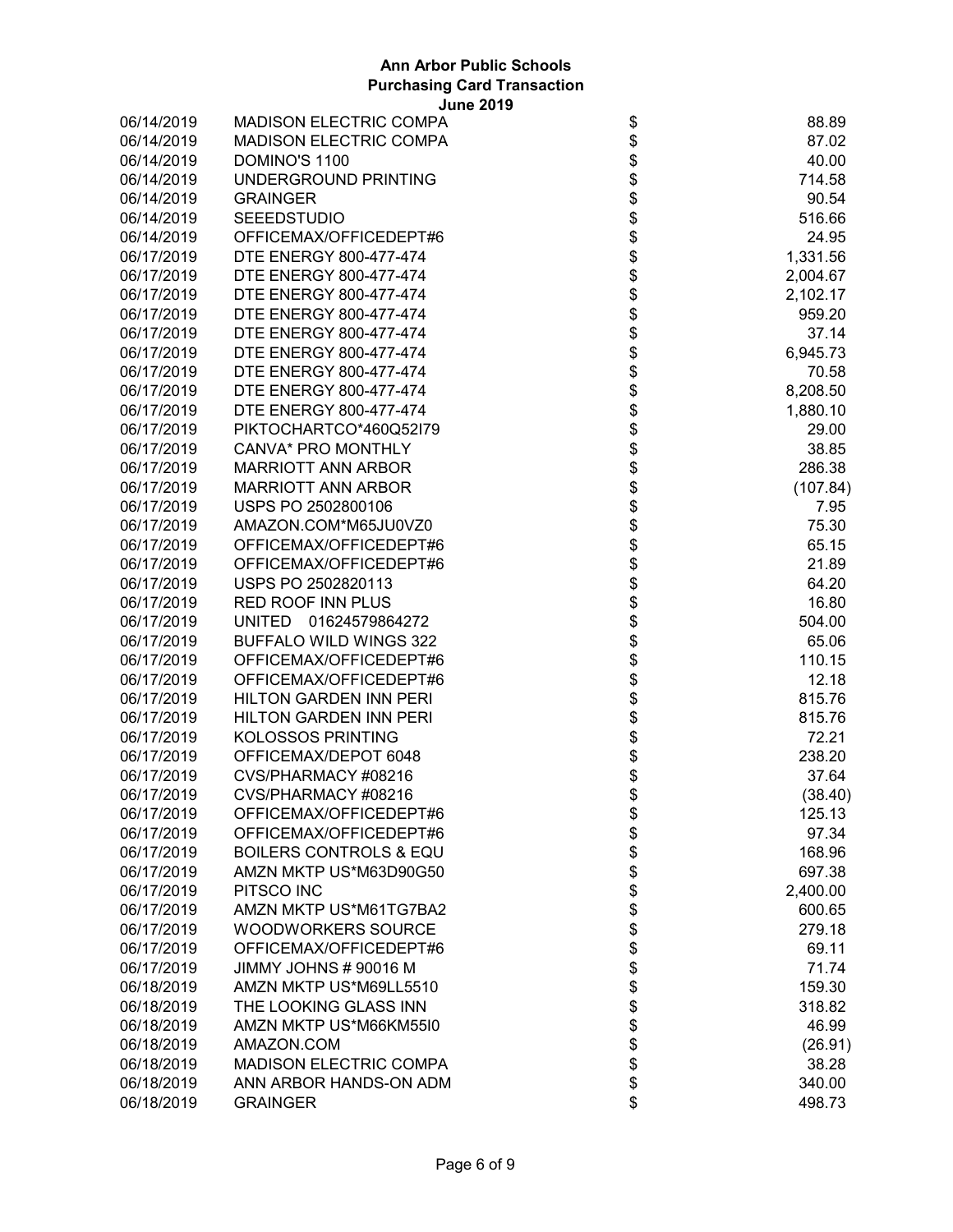| 06/19/2019 | JOANN STORES #176               |                                    | 97.08      |
|------------|---------------------------------|------------------------------------|------------|
| 06/19/2019 | <b>MARRIOTT ANN ARBOR</b>       |                                    | 2,846.40   |
| 06/19/2019 | <b>MADISON ELECTRIC COMPA</b>   |                                    | 51.76      |
| 06/19/2019 | MCNAUGHTON MCKAY ELECT          |                                    | 49.26      |
| 06/19/2019 | <b>MADISON ELECTRIC COMPA</b>   |                                    | 505.87     |
| 06/19/2019 | OLIVE GARDEN 0021110            |                                    | 182.51     |
| 06/19/2019 | PIZZA HOUSE - ANN ARBO          |                                    | 169.48     |
| 06/19/2019 | SITEONE LANDSCAPE SUPP          |                                    | 27.65      |
| 06/19/2019 | <b>STADIUM HARDWARE</b>         |                                    | 186.57     |
| 06/19/2019 | TRANE SUPPLY-113416             |                                    | 93.40      |
| 06/19/2019 | <b>STADIUM HARDWARE</b>         |                                    | 61.24      |
| 06/20/2019 | DTE ENERGY 800-477-474          |                                    | 2,601.34   |
| 06/20/2019 | OFFICEMAX/DEPOT 6048            |                                    | 28.37      |
| 06/20/2019 | OFFICEMAX/DEPOT 6048            |                                    | 55.00      |
| 06/20/2019 | SQU*SQ *ROOSROAST COFF          |                                    | 8.75       |
| 06/20/2019 | SQU*SQ *ROOSROAST COFF          |                                    | 2.50       |
| 06/20/2019 | AMZN MKTP US*M60I81DV2          |                                    | 212.94     |
| 06/20/2019 | <b>DELTA</b><br>00623762939203  |                                    | 467.60     |
| 06/20/2019 | <b>COMFORT INN &amp; SUITES</b> |                                    | 311.02     |
| 06/20/2019 | <b>MADISON ELECTRIC COMPA</b>   |                                    | (1,038.10) |
| 06/20/2019 | <b>SIGNUPGENIUS</b>             |                                    | 49.99      |
| 06/20/2019 | USPS PO 2502800106              |                                    | 16.15      |
| 06/20/2019 | QDOBA 2157                      |                                    | 224.25     |
| 06/20/2019 | KROGER #688                     |                                    | 24.96      |
| 06/21/2019 | DTE ENERGY 800-477-474          |                                    | 3,852.31   |
| 06/21/2019 | DTE ENERGY 800-477-474          |                                    | 4,790.49   |
| 06/21/2019 | DTE ENERGY 800-477-474          |                                    | 35,288.77  |
| 06/21/2019 | DTE ENERGY 800-477-474          |                                    | 7,203.10   |
| 06/21/2019 | DTE ENERGY 800-477-474          |                                    | 2,503.87   |
| 06/21/2019 | DTE ENERGY 800-477-474          |                                    | 2,609.47   |
| 06/21/2019 | DTE ENERGY 800-477-474          |                                    | 2,195.20   |
| 06/21/2019 | DTE ENERGY 800-477-474          | \$                                 | 2,097.71   |
| 06/21/2019 | DTE ENERGY 800-477-474          |                                    | 879.25     |
| 06/21/2019 | DTE ENERGY 800-477-474          |                                    | 2,260.19   |
| 06/21/2019 | DTE ENERGY 800-477-474          | \$\$                               | 375.62     |
| 06/21/2019 | OFFICEMAX/DEPOT 6048            | \$                                 | 0.08       |
| 06/21/2019 | OFFICEMAX/DEPOT 6048            | \$                                 | 45.16      |
| 06/21/2019 | <b>BEL-MARK LNS/JACKSON R</b>   |                                    | 575.00     |
| 06/21/2019 | <b>BEL-MARK LNS/JACKSON R</b>   |                                    | 605.65     |
| 06/21/2019 | PANERA BREAD #600874 P          |                                    | 35.32      |
| 06/21/2019 | LULULEMONCOM*                   |                                    | 176.49     |
| 06/21/2019 | NATIONAL ENERGY CONTRO          |                                    | (236.05)   |
| 06/21/2019 | NAPA AUTO PARTS OF ANN          |                                    | (2.08)     |
| 06/21/2019 | NAPA AUTO PARTS OF ANN          |                                    | 1.96       |
| 06/21/2019 | <b>GRAINGER</b>                 |                                    | 3.18       |
| 06/21/2019 | <b>MENARDS ANN ARBOR MI</b>     |                                    | 15.44      |
| 06/24/2019 | PARTY CITY 929                  |                                    | 36.93      |
| 06/24/2019 | <b>WEBER S INN</b>              |                                    | 3,843.72   |
| 06/24/2019 | KROGER #680                     |                                    | 38.05      |
| 06/24/2019 | H AND H WHOLESALE LLC           |                                    | 820.65     |
| 06/24/2019 | <b>DOLLAR BILL COPYING</b>      |                                    | 161.52     |
| 06/24/2019 | INT*IN *DUMMIES ON THE          | \$\$\$\$\$\$\$\$\$\$\$\$\$\$\$\$\$ | 45.00      |
|            |                                 |                                    |            |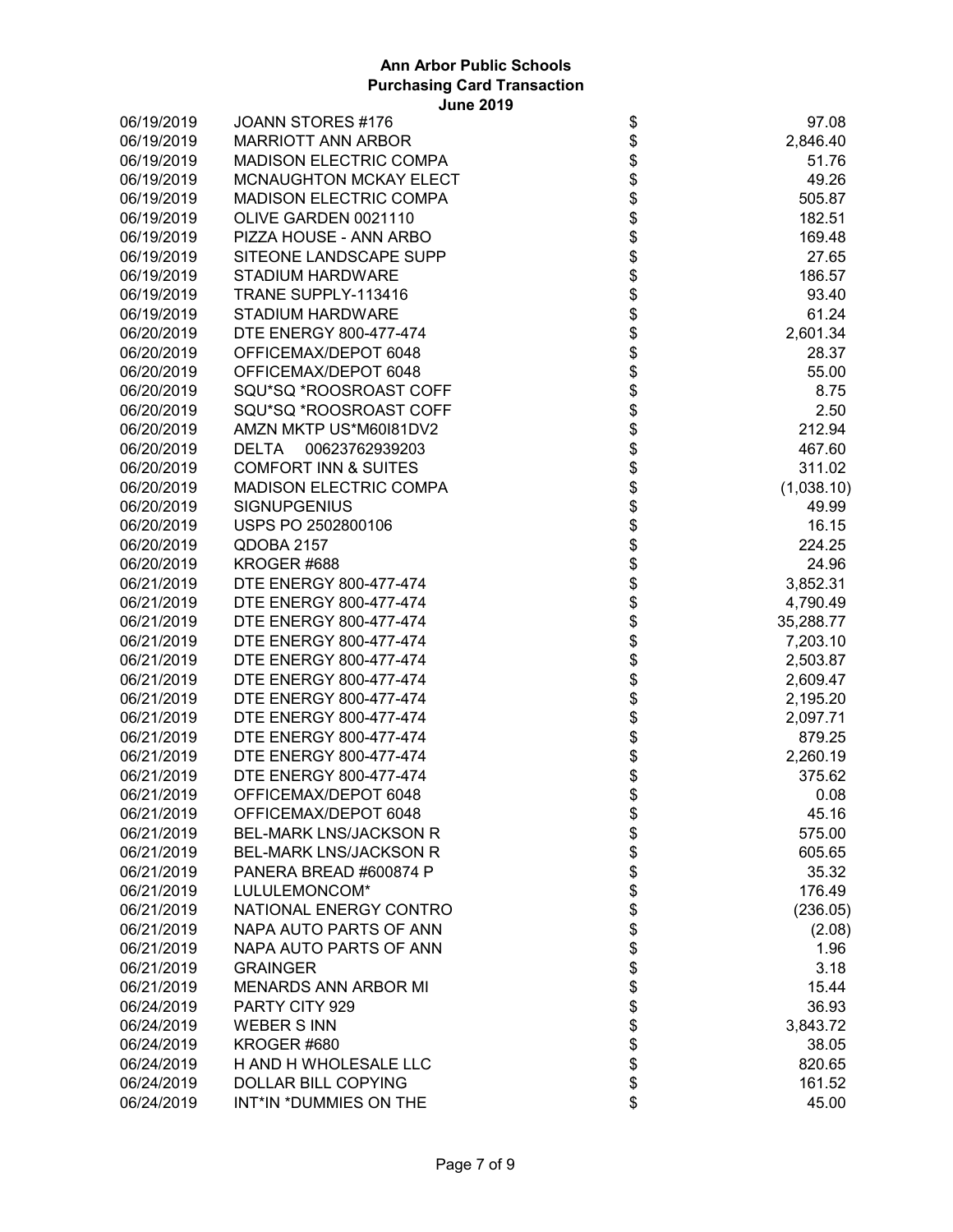| 06/24/2019 | AMAZON.COM*M61H61K62           | \$             | 69.07    |
|------------|--------------------------------|----------------|----------|
| 06/24/2019 | <b>INST CONT LEGAL EDU</b>     |                | 128.50   |
| 06/24/2019 | THE HOME DEPOT #2721           | \$             | 11.76    |
| 06/24/2019 | PANERA BREAD #600874           |                | 57.99    |
| 06/24/2019 | <b>MARRIOTT ANN ARBOR</b>      | \$<br>\$       | 1,100.16 |
| 06/24/2019 | <b>MARRIOTT ANN ARBOR</b>      | \$             | 678.00   |
| 06/24/2019 | DROPBOX*7SPWCCB77L5N           | \$             | 99.00    |
| 06/24/2019 | <b>G2 REVOLUTION LLC</b>       |                | 139.90   |
| 06/24/2019 | MAILCHIMP *MONTHLY             | \$<br>\$       | 150.00   |
| 06/24/2019 | UNIV OF MICH CPMS              | \$             | 2.55     |
| 06/24/2019 | SOUTHLAND ELECTRICAL S         | \$             | 2,183.74 |
| 06/24/2019 | <b>DOLLAR TREE</b>             |                | 80.00    |
| 06/24/2019 | JOANN STORES #539              | \$\$\$         | 147.26   |
| 06/24/2019 | MHE*MCGRAW-HILL ECOMM          |                | 2,250.00 |
| 06/24/2019 | UNIV OF MICH CPMS              |                | 2.55     |
| 06/24/2019 | MICHAELS STORES 2108           |                | 15.75    |
| 06/24/2019 | MICHAELS STORES 4744           |                | 20.00    |
| 06/24/2019 | <b>JP MORGAN CHASE</b>         | <b>8888888</b> | (55.00)  |
| 06/24/2019 | <b>JP MORGAN CHASE</b>         |                |          |
|            | <b>JP MORGAN CHASE</b>         |                | (74.54)  |
| 06/24/2019 |                                |                | (206.48) |
| 06/24/2019 | NORTHEAST FOUNDATION F         |                | 216.00   |
| 06/25/2019 | JOANN STORES #2004             |                | 83.30    |
| 06/25/2019 | <b>DOLLAR BILL COPYING</b>     | \$             | 63.22    |
| 06/25/2019 | <b>WASHTENAW DAIRY</b>         | \$             | 24.00    |
| 06/25/2019 | <b>MEIJER # 032</b>            | \$             | (381.24) |
| 06/25/2019 | <b>MEIJER # 032</b>            | \$             | (55.91)  |
| 06/25/2019 | <b>MEIJER # 032</b>            | \$<br>\$       | 411.18   |
| 06/25/2019 | <b>MEIJER # 032</b>            |                | 437.11   |
| 06/25/2019 | <b>DELTA</b><br>00615122820804 | \$             | 24.99    |
| 06/25/2019 | <b>DELTA</b><br>00623778336532 | \$             | 476.60   |
| 06/26/2019 | OFFICEMAX/OFFICEDEPT#6         | \$             | 48.19    |
| 06/26/2019 | GFS STORE #0868                | \$             | 142.40   |
| 06/26/2019 | MI ASSOC SCH ADM               | \$<br>\$       | 445.00   |
| 06/26/2019 | <b>BUS MGMT DAILY NEGOTIA</b>  |                | 159.00   |
| 06/26/2019 | INT*BACCALAUREATE ORG          | \$             | 1,345.00 |
| 06/26/2019 | JIMMY JOHNS - 90074 -          | \$             | 40.62    |
| 06/26/2019 | DES MOINES STAMP MFG C         | \$             | 51.00    |
| 06/26/2019 | <b>MADISON ELECTRIC COMPA</b>  |                | 742.37   |
| 06/26/2019 | THE HOME DEPOT #2721           |                | 9.34     |
| 06/26/2019 | <b>STADIUM TROPHY INC</b>      |                | 229.50   |
| 06/26/2019 | AMZN MKTP US*M60882RO2         |                | 194.97   |
| 06/26/2019 | USPS PO 2502820113             |                | 7.35     |
| 06/26/2019 | PANERA BREAD #601105           |                | 46.20    |
| 06/26/2019 | PANERA BREAD #601105 P         |                | (2.53)   |
| 06/26/2019 | <b>STADIUM HARDWARE</b>        |                | 19.47    |
| 06/26/2019 | <b>GRAINGER</b>                |                | 2.55     |
| 06/26/2019 | <b>ALRO STEEL CORP</b>         |                | 225.16   |
| 06/26/2019 | <b>STADIUM HARDWARE</b>        |                | 133.04   |
| 06/27/2019 | OFFICEMAX/OFFICEDEPT#6         |                | 24.21    |
| 06/27/2019 | OFFICE DEPOT #5910             |                | 29.99    |
| 06/27/2019 | DNH*GODADDY.COM                | ୫୫୫୫୫୫୫୫୫୫୫୫୫୫ | 79.99    |
| 06/27/2019 | <b>NSPRA</b>                   |                | 379.00   |
|            |                                |                |          |